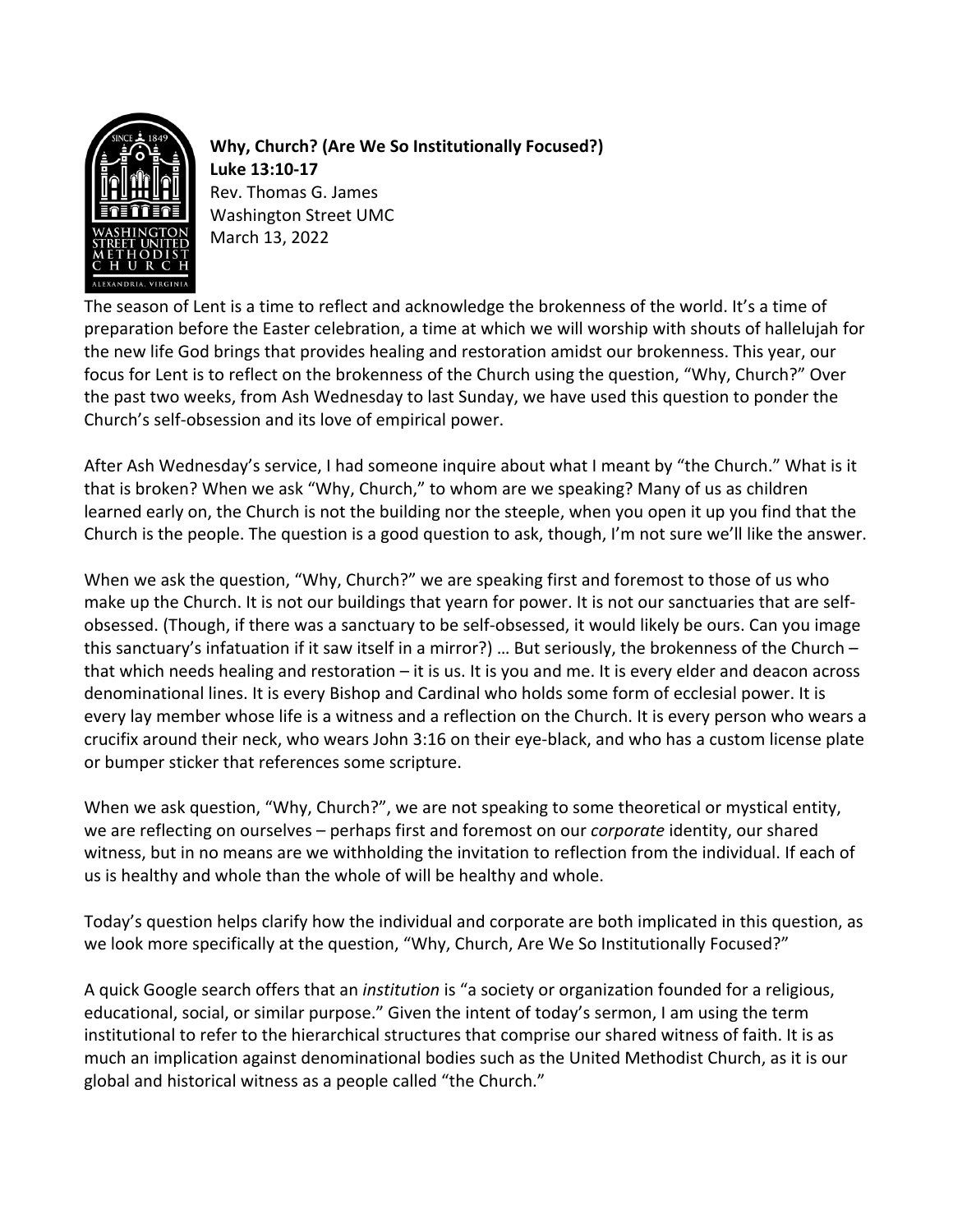From an institutional perspective, the Christian Church is very loosely defined in three large groups: Catholics, Protestants, and Orthodox. Yet, within these three large groupings, it is estimated that there are over 40,000 Christian denominations – institutions – across the globe, each having a unhealthy level of confidence that their branch of the Christian tree is the most faithful and theologically "correct." Just within Methodism, a subset of the protestant grouping, there are about 20 "Methodist" denominations – the "United Methodists" being the largest. And, with the announcements that came this past week, it seems there will be one more Methodist denomination beginning on May 1, as the most conservative members of the United Methodist Church split to form their own new denomination.

I do know that the pain the Church has caused many is traumatizing. In that knowledge, I'm going to try and tread lightly as I give a few examples of how our toxic focus on the institution is a detriment to God's creation. I have no desire to retraumatize anyone who has experienced this pain before. Yet, at the same time, I find it's important to name some examples out loud because, in an attempt to protect the institution, the failures of the Church are often covered up and silenced. In trying to make the Church look like some "perfect example of God's love," we tend to hide the ugly side of institutional brokenness. But the Gospel says, to those who name their brokenness, they shall find new life.

Growing up, I attended a large Methodist church outside Atlanta. As a teenager, I found myself disenfranchised by the curriculum that was offered in the Sunday School classes. Every lesson felt predictable and forced. As a way to actually care about Sunday School and learning the Biblical text, a good friend of mine and I decided that, instead of going to the high school Sunday School class that was provided by the church, we would start our own class. We bought a Biblical concordance and a few other resources, and we would spend time each week prepping a conversation. Teenagers, taking time out of their normal weekly activities, to prep and plan Bible studies. I know, I'm odd … but I was tired of getting nothing from Sunday School. On Sunday mornings we gathered, just about 4 or 5 of us, and we shared in a discussion around the text we had studied for the week.

Perhaps it was our teenage naivete, but we actually thought the Church would appreciate such initiative and desire by the youth of the church to go deeper than the stock curriculum provided. But no. When the Director of Christian Education found out that we had this Bible Study taking place, she called us to meet. She told us that we couldn't keep gathering, at least, not without an adult present in the classroom. When we asked "Why?" … Why can't we meet without an adult? .. her response was disappointing. She said, and I remember it very clearly, "We have to make sure that what is being taught adheres to the Methodist doctrine."

God forbid these students study the Scripture and come to a different understanding of God's love and witness in the world than the Methodist Church might profess. We can't have students in the church who have grown up as baptized members of the church – having a different theological conviction than the denomination has historically maintained.

The Church, protecting its institutional identity at the expense of allowing individual discernment.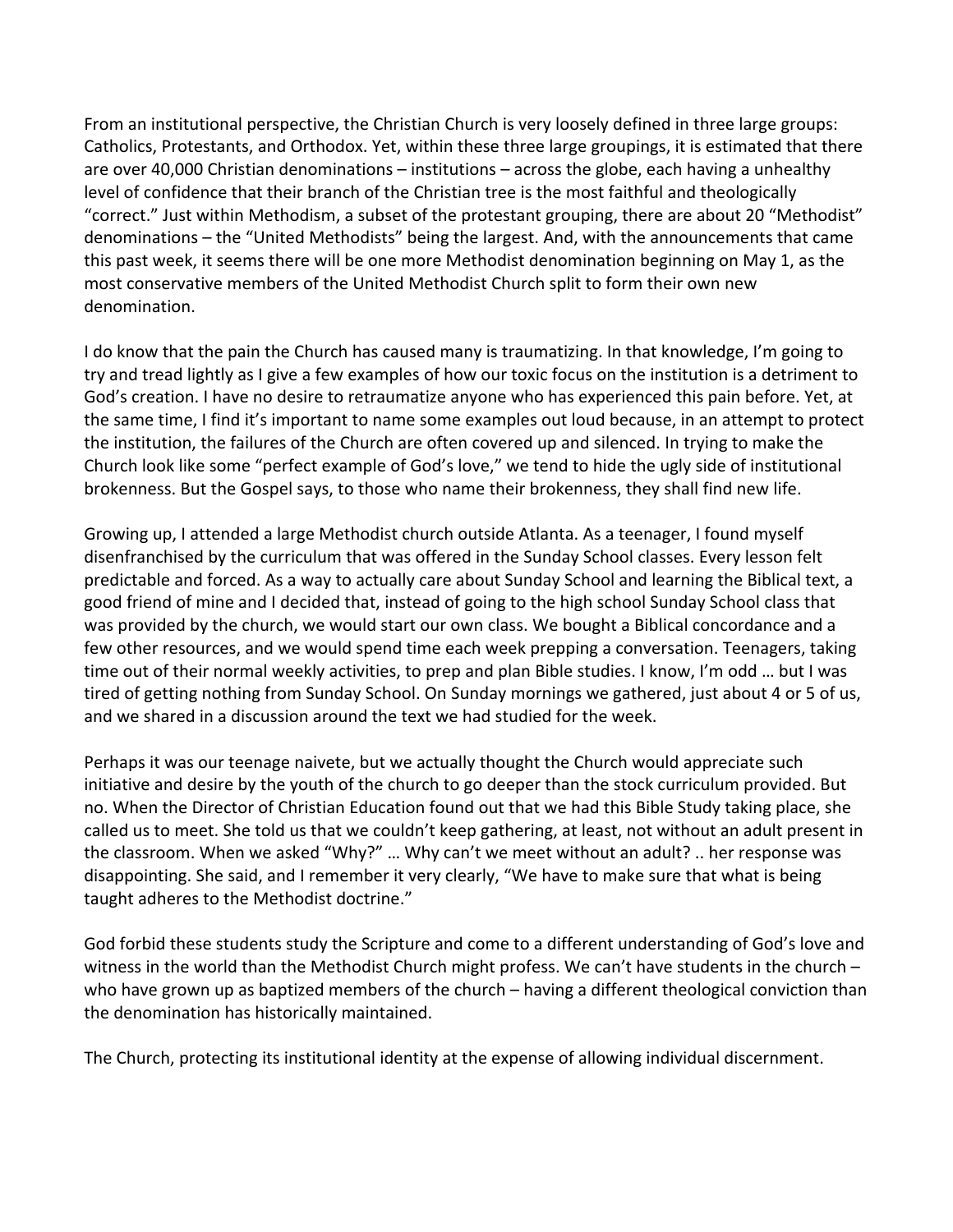Now, one might protest that protecting Church doctrine and theological conviction is not necessarily a bad thing. We are a Christian Church that is built on 2000 years of history and tradition. And surely, as I stand and preach today, I preach from a conviction in Wesleyan Theology.

But the comment we received sounded a lot like, "We have to make sure that what is being done upholds the institution." And that comment is toxic. That mindset is broken. And here is why:

One doesn't have to look far in the past of the Church to see how the church has sought to protect itself at the cost of the people in and around it. It is now public knowledge that the Catholic Church has investigated over 3,000 priests involved in sex abuse cases dating back to the 1950s – most of which were kept quiet until at least the year 2000. … More recently, we are continuing to see the fall-out from the Boy Scout bankruptcy, where in many cases, churches were complicit in covering up child abuse dating back at least 70 years. … And more personally, I know of a few situations in our own Virginia Conference where pastors were sexually involved with church members, at least one a member under the age of 18. The pastors were given the option: surrender your credentials and the abuse will remain a hushed affair, or refuse to surrender your credentials and this case will go under public investigation. In both cases, the pastor surrendered their credentials and the abuse never saw the light of day. There was no public acknowledgement of the harm done by the church. There was no repentance by the one who had abused their power. These, and the many more cases we haven't heard about, are little more than "the Church" doing what is best to protect the institution.

These situations of institutional protection aren't new in the life of the Church; such events are mere adaptations of a long history. Let's consider today's Scriptural text.

It was a Saturday, the Sabbath day for the Jewish people of Israel. Jesus was in the temple teaching, as he had been many times before. He was not the only Jewish leader in the synagogue that day, as we will soon find out.

As Jesus is there in the Synagogue, the religious equivalent of our Church building, a woman came in who had some form of physical ailment. The text says "she had a spirit that had crippled her for 18 years. She was bent over and was quite unable to stand up."

We don't know her back story, but I can only imagine that over the past 18 years, this woman had come to the synagogue many times. We shouldn't assume this woman came looking to be healed, any more than we should assume Jesus showed up that day expecting to heal her. And yet, when Jesus sees her, he calls her over. He says to her, "Woman, you are set free from your ailment." Then, he laid hands on her, and she stood up straight and began praising God.

When this woman comes in, Jesus does not engage in any form of theological conversation with her. He's not questioning whether or not she has paid her tithe, or if she has committed any sin. He's not checking to see if she has repented. It doesn't appear Jesus is in any way interested in her back story; Jesus sees she is in need, and responds by offering that which she needs – healing. What a beautiful statement about the purpose of the Church: to provide that which is needed for the people in the community, regardless their status, state, or demeanor.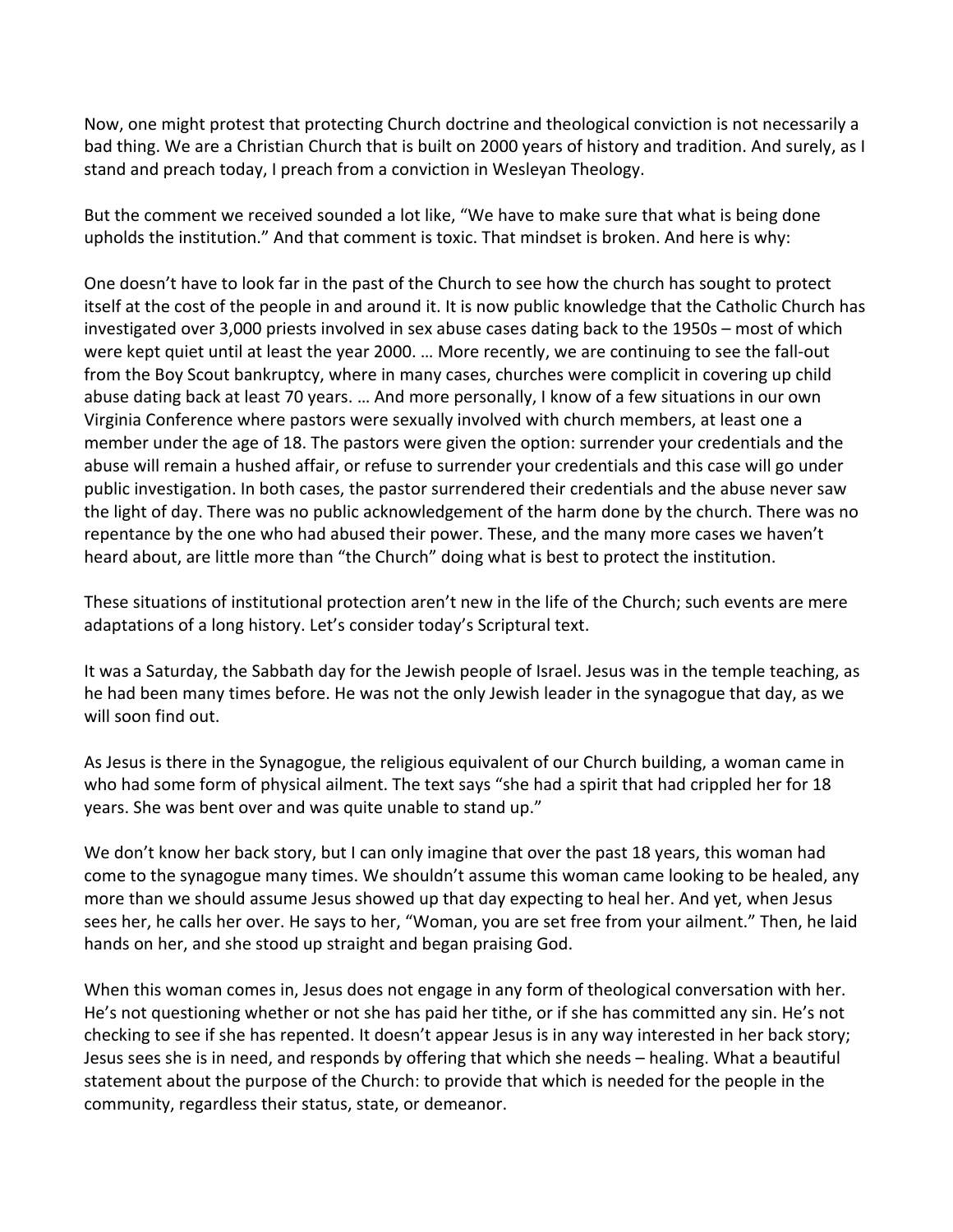Yet, Jesus wasn't the only teacher in the synagogue that day. Standing nearby was the leader of the synagogue. When he saw what Jesus had done, he became indignant and he was audibly teaching the crowd. Notice, he isn't speaking to Jesus or this woman; he is teaching the congregation, and will use this healing as fodder for his sermon.

The leader says, "There are six days on which work ought to be done; come on those days and be cured, and not on the sabbath day."

The Sabbath day was a day initiated by God in the laws given through Moses after the people had escaped slavery in Egypt. After many years of being forced to labor *every* day of the week, the Sabbath was a welcome change, which provided an intentional day of rest as it mandated there be no work. What it means "to work" is a fairly subjective term. I remember visiting Israel a little over 10 years ago, and I was surprised to find that they have Sabbath elevators. On the Sabbath day, the elevators are set in continuous motion, stopping at every floor on the way up and down. The intent of the Sabbath elevator is (in some locations) to allow there to be no elevator attendant, and (in other locations) to allow you to go from floor to floor without having to push a button because pushing a button is "work."

If one considers pushing an elevator button to be "work," it's not hard to understand why one would consider healing to be work. The leader of the synagogue is disgruntled at the healing that has taken place on the Sabbath. Yet, look closely at the language – he's not chastising Jesus for the *act* of healing. He's chastising the woman for coming to be healed on the Sabbath. Again he says, "There are six days on which work ought to be done; *come on those days to be cured, and not on the sabbath day.*" Should we gloss over the fact that she's been crippled by this spirit for 18 years, and she's never been offered healing by the leader of the synagogue before?

Fear not, Jesus won't let this snide comment go. While the leader of the synagogue chastised the woman in a public dialogue with the congregation, Jesus will respond directly to him. "The Lord answered him and said, 'You hypocrites! Does not each of you on the sabbath untie his ox or his donkey from the manger, and lead it away to give it water? Should not this woman, a daughter of Abraham, be set free from this bondage on the Sabbath day?'"

Like Jesus' teaching about the birds of the air being given what they need by God, Jesus is comparing a human life to the life of an animal. If God cares about the animals of creation, surely God cares that much more for humanity, which is made in the image of God!

What we see happening here is little more than the leader of the synagogue offering institutional protection. He has a narrowly defined understanding of the term "Sabbath," and uses his limited understanding in a way that is contrary to God's greater work of restoration and reconciliation. Pastor Janet James offers, "The leader of the synagogue has become more concerned with the letter of the law than with the purpose of the law." She continues, "If God's intention for the Sabbath is to provide healing rest and to assist the congregation to remember their freedom from Pharaoh through God's